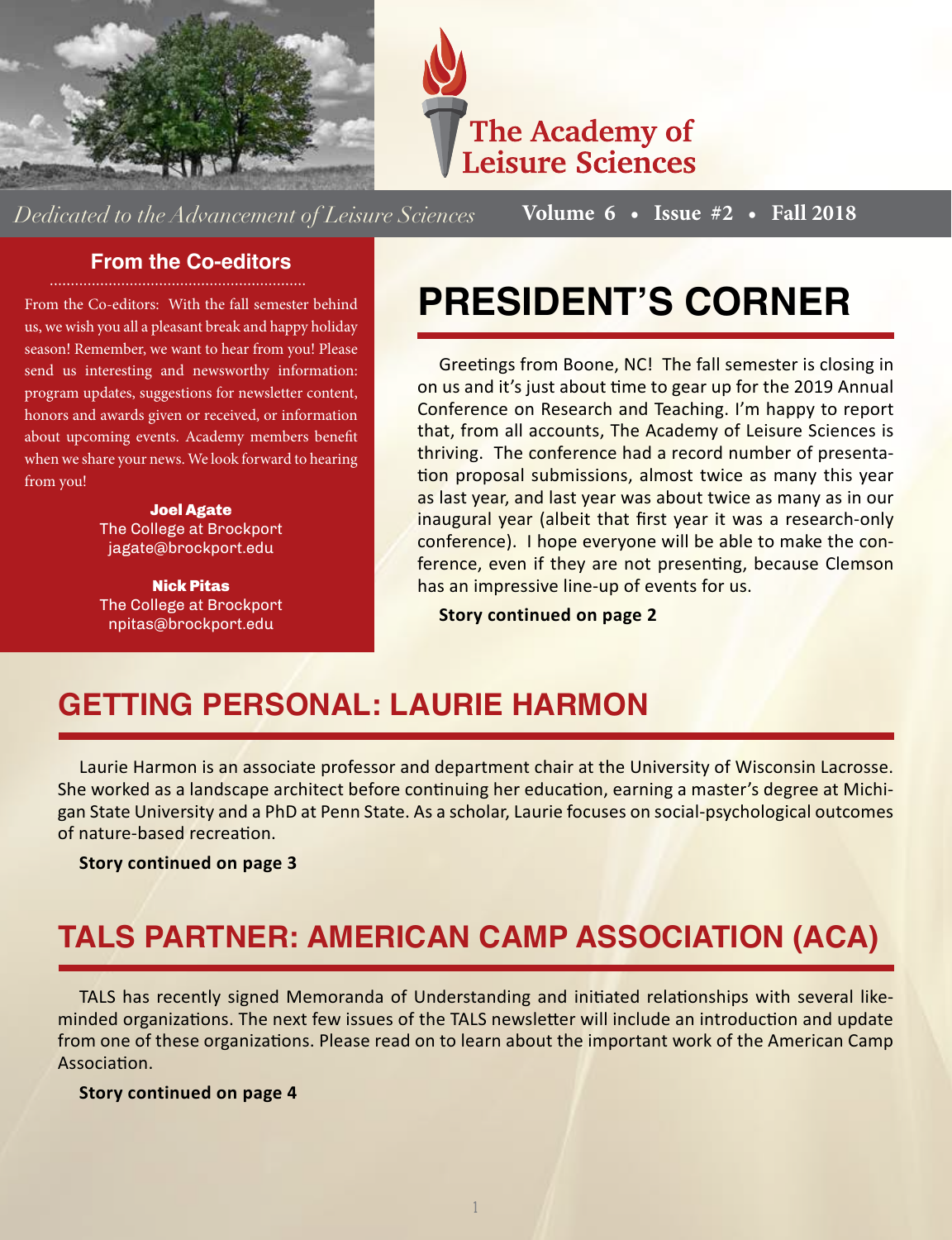We kick the conference off with "The Life of the Mind," a session dedicated to unveiling the latest AAPRA video, this one discussing what academic life is like. It features Geof Godbey, Karla Henderson, and John Crompton, but there are also brief appearances by Harlan "Gold" Metcalf, Doug Sessoms (with references to Charles Brightbill), and Tony Mobley. The bulk of the presentation will be interaction between the audience and Geof, Karla, and John talking about academic life. These AAPRA Legends Videos are a culmination of the hard work of Kelly Bricker, Dan Dustin, Keri Schwab and Matt Brownlee. To view the other Legends videos currently available, go to https://app.box.com/v/LEGENDS-FINAL. With the exception of this one, the videos are all available now for your use personally or in your classroom and cover topics including gender, race, equity, the NPS, volunteerism, and leadership.

Also on the lineup for this year is the first Joseph J. Bannon Lecture. The lecture recognizes Joseph Bannon and the prominent role he has played in the advancement of park, recreation, and leisure as a discipline and profession. Bob Rossman, a distinguished colleague and friend of Joseph Bannon, will delivered this year's inaugural lecture.

Continuing in the tradition of previous conferences (organized by TALS or SPRE), this year's conference will also include the presentation of the following awards that recognize our outstanding colleagues in



teaching and/or research: Distinguished Colleague, Distinguished Researcher, New Researcher, Excellence in Teaching, Innovation in Teaching, and Leadership for the Future.

These are actually just a few of the exciting things Clemson has in store for you. Just wait until you see the socials and keynote speakers scheduled for the conference. It is sure to be a great time to get together with past, present, and future friends of The Academy! I look forward to seeing everyone there!

#### **STEPHANIE WEST**, President

The Academy of Leisure Sciences

#### **CONFERENCE REGISTRATION**

Register for the TALS Annual Conference on Research and Teaching 2019. Begins: 4 p.m. Tuesday, February 26, 2019. Ends: 11 a.m. Friday, March 1, 2019.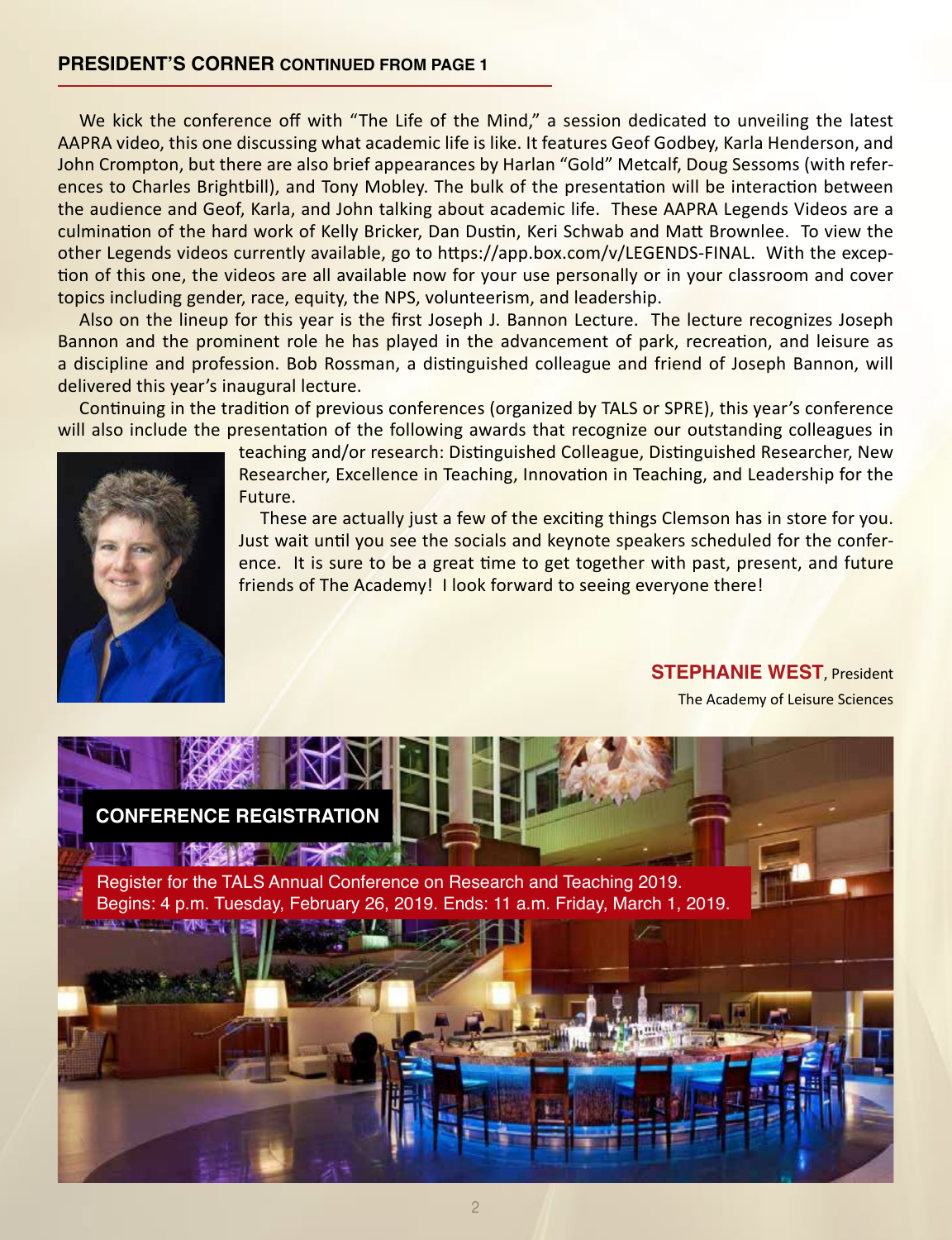#### **GETTING PERSONAL: LAURIE HARMON CONTINUED FROM PAGE 1**

#### 1. How did you get into the field, and what inspired you to pursue a career in recreation and leisure?

A 4-week backcountry natural science study program in the Canadian Rockies helped me realize how important leisure and the outdoors were. That path inspired me to become a landscape architect where I focused on designing golf courses in Michigan. At that time, I also co-taught a golf course design class with my employer, and it didn't take long to realize that working with college students was where I really wanted to be. So, I started a master's degree in Parks, Recreation, and Tourism Resources at Michigan State and simultaneously took a position in the State Parks division of the DNR. That set me on a parks and recreation path that was solidified when I completed my Leisure Studies doctorate at Penn State.

#### *2. Whose work has inspired you over the years and why?*

I have always been in awe of Rachel Carson, Anne La Bastille, and Maddie Murie. These women used science and a sincere love for the outdoors to fuel their beautiful and introspective writings. Aldo Leopold's way of sharing observations about nature and the interactions he observed also inspires me to step back and watch as nature happens. And, I have to confess, I always enjoy reading works from the incomparable Dan Dustin. He is creative, thoughtful, and truly human in his ways of thinking through academics and leisure.

#### 3. What are some important trends and issues we should be addressing in our field (from any perspec*tive—research, education, outreach, administration/leadership, etc.)*

I see my colleagues addressing so many important issues, but there are two that really stand out for me. First, I truly appreciate the attention connecting people with nature has garnered within our profession and among the public. However, leisure professionals still have many opportunities to lead the conversation and continue sharing the role parks and outdoor spaces play in our psychological, emotional, and

physical health. Second, our profession may also have a role in helping to develop civility. Civility seems to be a lost art (or is it a skill?). While it may not yet be a trend, this could be an opportunity for leisure research (of course, I haven't done my homework—so perhaps there is already a body of research out there in leisure).

#### *4. What career contributions are you most proud of?*

Designing and successfully implementing class projects that connect students to the natural world is my favorite activity. In addition, being able to facilitate service/learning projects where students are able to learn about and understand the role not-for-profit agencies, such as the Mississippi Valley Conservancy, play in managing open space for humans and nonhumans to exist reminds me how important our classroom presence is.

#### *5. Where do you find leisure?*

Hiking and nature photography. Frankly, give me a pair of hiking boots and a camera (along with, perhaps, a backpack with cheese, chocolate, and wine), and I'll be a happy camper. Speaking of which…camping, too… and enjoying coffee on the deck watching the wildlife.

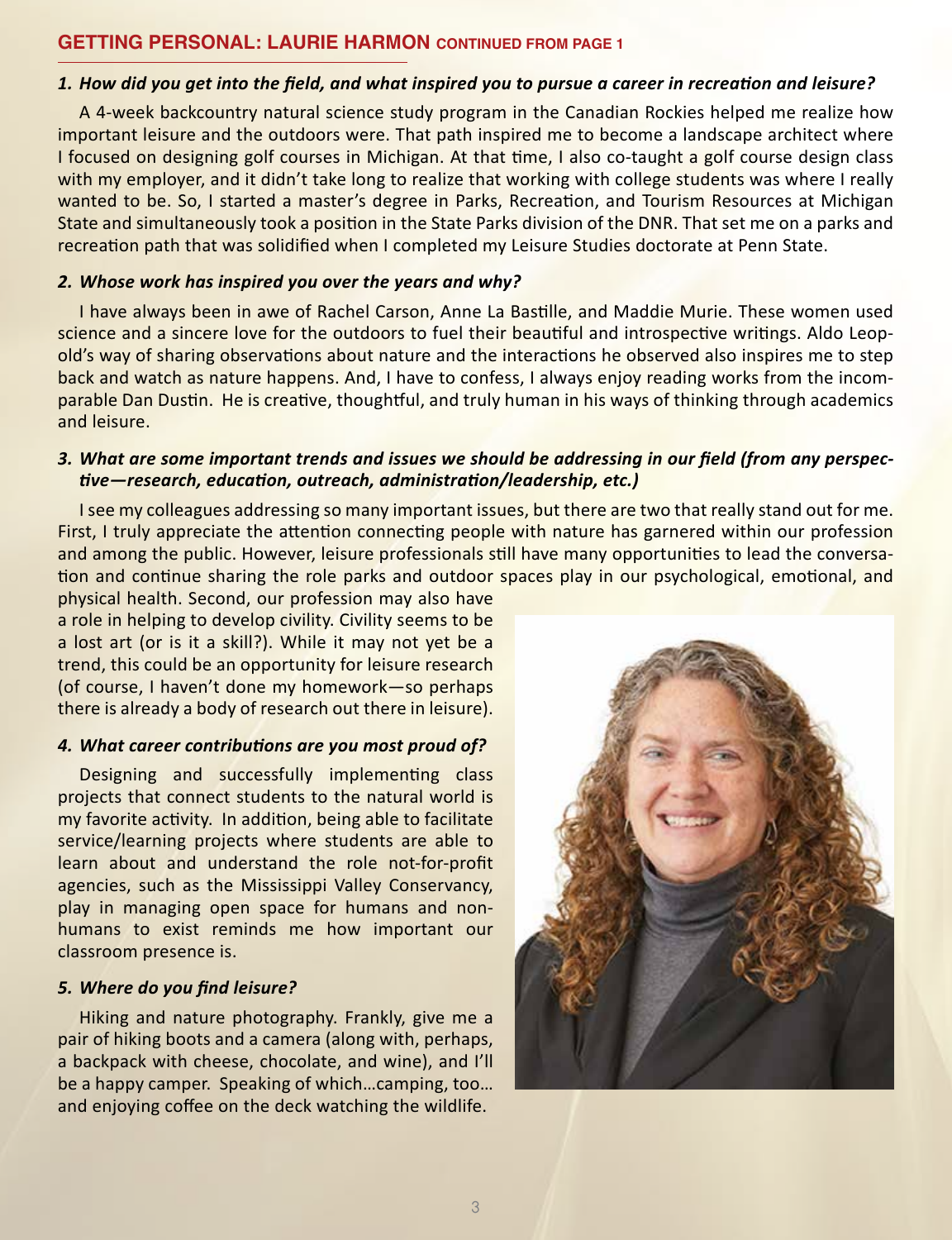#### **TALS PARTNER: AMERICAN CAMP ASSOCIATION (ACA) CONTINUED FROM PAGE 1**

The American Camp Association is dedicated to improving the lives of children, youth, and adults through high-quality camp experiences. Our members are 3,000 camps across the U.S. (most of whom are ACA accredited), plus 11,000 individual members. For the last 12 years, ACA staff and volunteers have worked to create and sustain a research environment that results in relevant, applied research for camp professionals and rigorous, national studies that support our advocacy efforts.

We are currently two years into our most recent effort, which is to explore the lasting impacts of camp among campers, emerging leaders (counselors in training), and staff. Dr. Jim Sibthorp and his team at the University of Utah were selected through an RFP process to do the project. Preliminary results indicate that camp promotes outcomes related to youth development and social-emotional learning that indeed last over time; furthermore, the ways in which camps promote these outcomes appear to be distinct from other developmental settings, which suggests that camp experiences play a valuable role in a young person's learning landscape.

In addition to this multi-year study, ACA supports two all-volunteer research committees and an annual Camp Research Forum. This year, the Forum will take place at the ACA National Conference in Nashville,

TN, and will feature approximately 18 peer-reviewed studies, 12 of which will be presented orally. Two research-related awards are presented at this event, the Marge Scanlin Award for Outstanding Student Research, and the Eleanor P. Eells Award for Excellence in Research in Practice. All of the abstracts from the Research Forum are free and available for download following the conference. You can follow along with ACA's research efforts through our biweekly Research 360 blog, which can be accessed at https:// www.acacamps.org/staff-professionals/news-publications/blogs/ research-360.



enriching lives, building tomorrows

For questions or to get involved, contact Dr. Laurie Browne, ACA Director of Research, at lbrowne@acacamps.org.

### **IMPORTANT INITIATIVES: THE U.S. PLAY COALITION**

In the summer of 2009, a group of concerned scholars and citizens met in Clemson, SC, to attend The Summit on the Value of Play, co-chaired by Fran P. Mainella, former National Park Service Director and visiting scholar at Clemson University, and Brett Wright, PhD, then department chair of Parks Recreation and Tourism Management (PRTM) at Clemson University. Keynote speakers for the 2009 summit were heavy hitters in the play world, including Joe Frost, EdD, LHD; Stuart Brown, MD; Cheryl Charles, PhD; and Hara Estroff Maranno.

The concept of play as a valuable tool struck a chord with many across the country. Attendees at this summit made a commitment to create a coalition to promote the value of play throughout life. Its vision was for play to become a valued and integral part of the lives of people of all ages and abilities.

Celebrating its 10th anniversary in 2019, the U.S. Play Coalition continues to advocate for play through education, research, and communications. Their efforts are broad and deep. In addition to hosting the annual conference, the coalition provides research and action grants annually to support play, publishes papers on a variety of play related themes, hosts monthly Twitter chats called #WePlayChat, and has a newly formed Play Research Team at Clemson University, to name a few.

Learn more about the U.S. Play Coalition and download free resources from its website, usplaycoalition.org. Membership is FREE, so click "Get Involved" to join. Find them on Facebook, Twitter, Instagram, LinkedIn, and Pinterest.